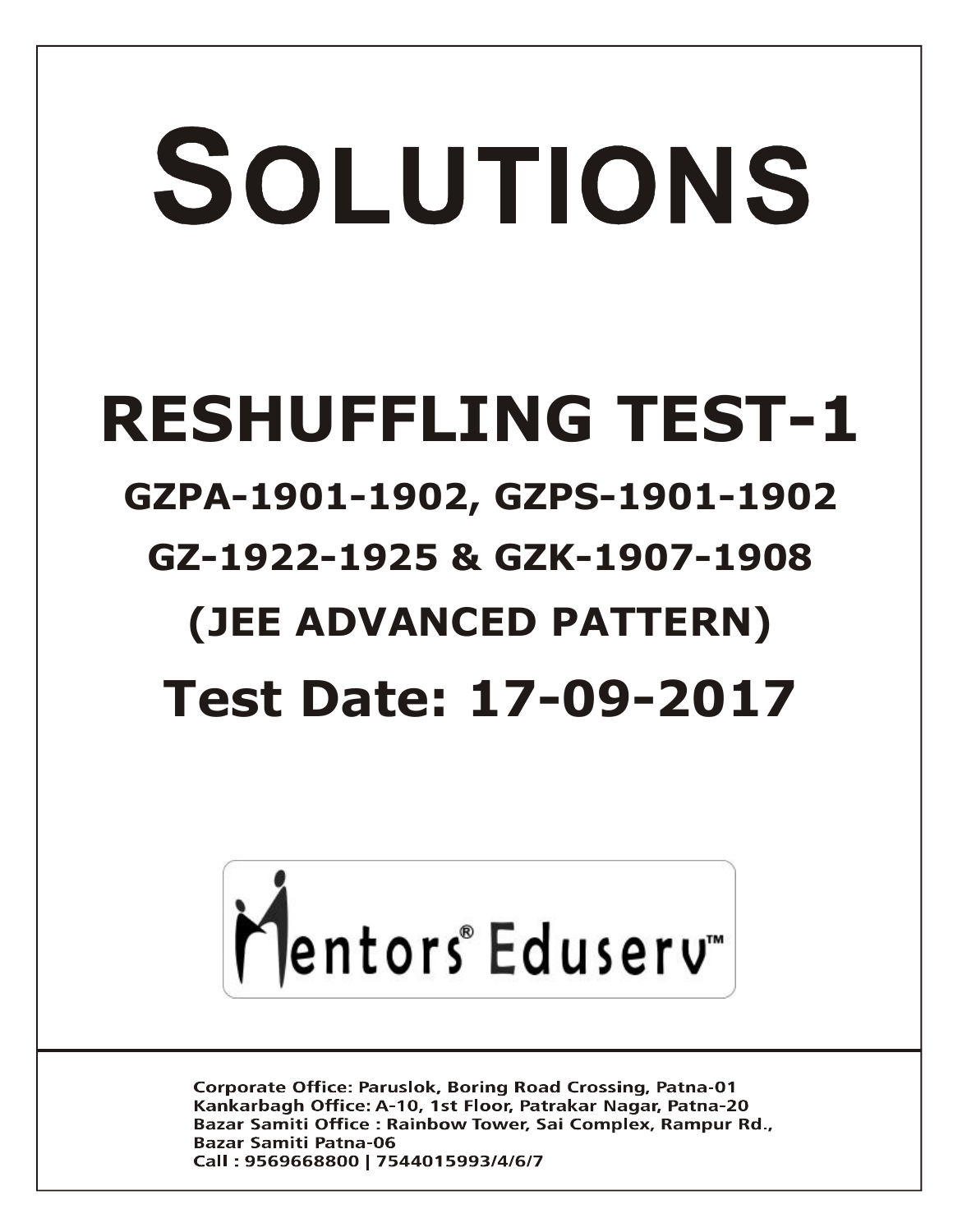#### **PHYSICS**

#### **1. (A)**

|    | $a^2 + b^2 - 2ab\cos\theta = 169$<br>$\dots(i)$                                    |
|----|------------------------------------------------------------------------------------|
|    | $a^2 + 9b^2 - 6ab\cos\theta = 169$<br>$\dots$ (ii)                                 |
|    | and $a^2 + 4b^2 - 4ab\cos\theta = 25$ (iii)                                        |
|    | $(i) \times 3 - (ii)$                                                              |
|    | $2a^2 - 6b^2 = 338$<br>(iv)                                                        |
|    | $(i) \times 2 - (iii)$                                                             |
|    | $a^2 - 2b^2 = 313$<br>(v)                                                          |
|    | $(iv) - 2 \times (v)$                                                              |
|    | $-2b^2 = -288$                                                                     |
|    | $\Rightarrow$ b <sup>2</sup> = 144 $\Rightarrow$ b = 12                            |
|    | Putting the value of $b^2$ in (v)                                                  |
|    | $a^2 = 501 \Rightarrow a = \sqrt{501}$                                             |
|    | Now, put the value of a and b in equation (i) we can get the value of ' $\theta$ ' |
| 2. | (A)                                                                                |
| 3. | (D)                                                                                |
|    | As slope of a line is $\frac{3}{4}$ , means $\tan \theta = \frac{3}{4}$            |
|    | $\tan 2\theta = \frac{2\tan\theta}{1-\tan^2\theta} = \frac{24}{7}$                 |
|    | (D)                                                                                |

Mentors<sup>®</sup> Eduserv<sup>®</sup>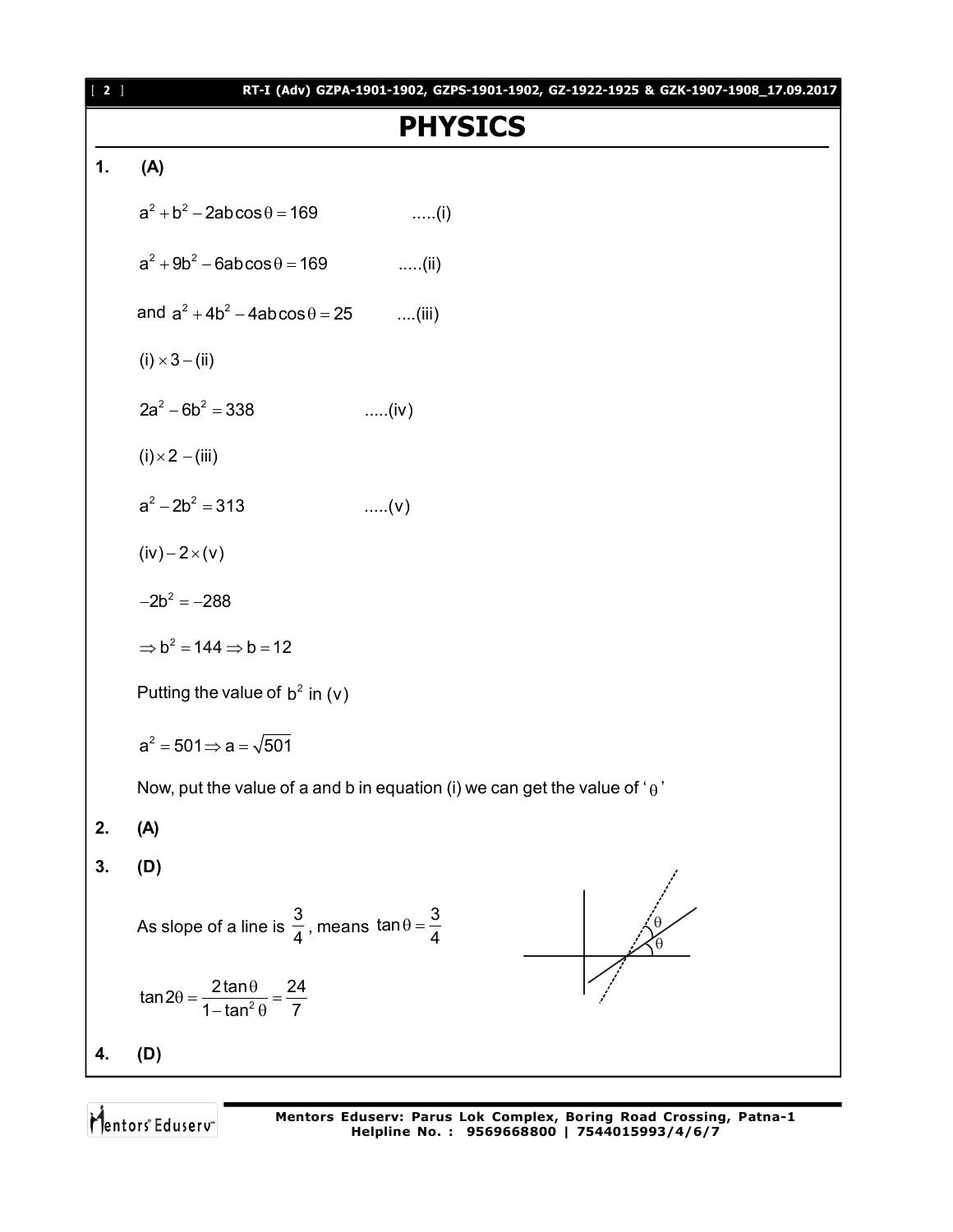

$$
N = 40 \times \frac{5}{4} = 50 N
$$
  
\nFor equilibrium of 10 kg wedge  
\nNsin37° = F  
\n
$$
\Rightarrow 50 \times \frac{3}{5} = F
$$
  
\n
$$
\Rightarrow F = 30 N
$$
  
\n6. (D)  
\nTaking the three blocks as a system  
\nAcceleration of all blocks will be  $\frac{F}{6m}$  towards right  
\n
$$
N_1 = 5m \times \frac{F}{6m}
$$
 .........(i)  
\n
$$
N_2 = 2m \times \frac{F}{6m}
$$
 .........(ii)  
\n(ii) + (i)  
\n
$$
\Rightarrow \frac{N_2}{N_1} = 2:5
$$
  
\n7. (C)  
\n8. (C)  
\n9. (D)  
\n10. (B)  
\nLet acceleration of 2kg block is a vertically upward. Then form wedge (surface) constraint  
\nrelation, acceleration of both surface along normal must be same.  
\nSo,  
\n
$$
a cos 37° = 4 sin 37°
$$
  
\n
$$
\Rightarrow a = 4 \times tan 37° = 3 m/s^2
$$
  
\nNow, applying  $\bar{F} = \frac{1}{ma}$  to block and wdg  
\nNcos37° - 2g = 2×3  
\n& F - Nsin37° = 5×4  
\n8. F - Nsin37° = 5×4  
\nSg

on solving  $F = 39.5N$ 

**Mentors Eduserv: Parus Lok Complex, Boring Road Crossing, Patna-1 Helpline No. : 9569668800 | 7544015993/4/6/7**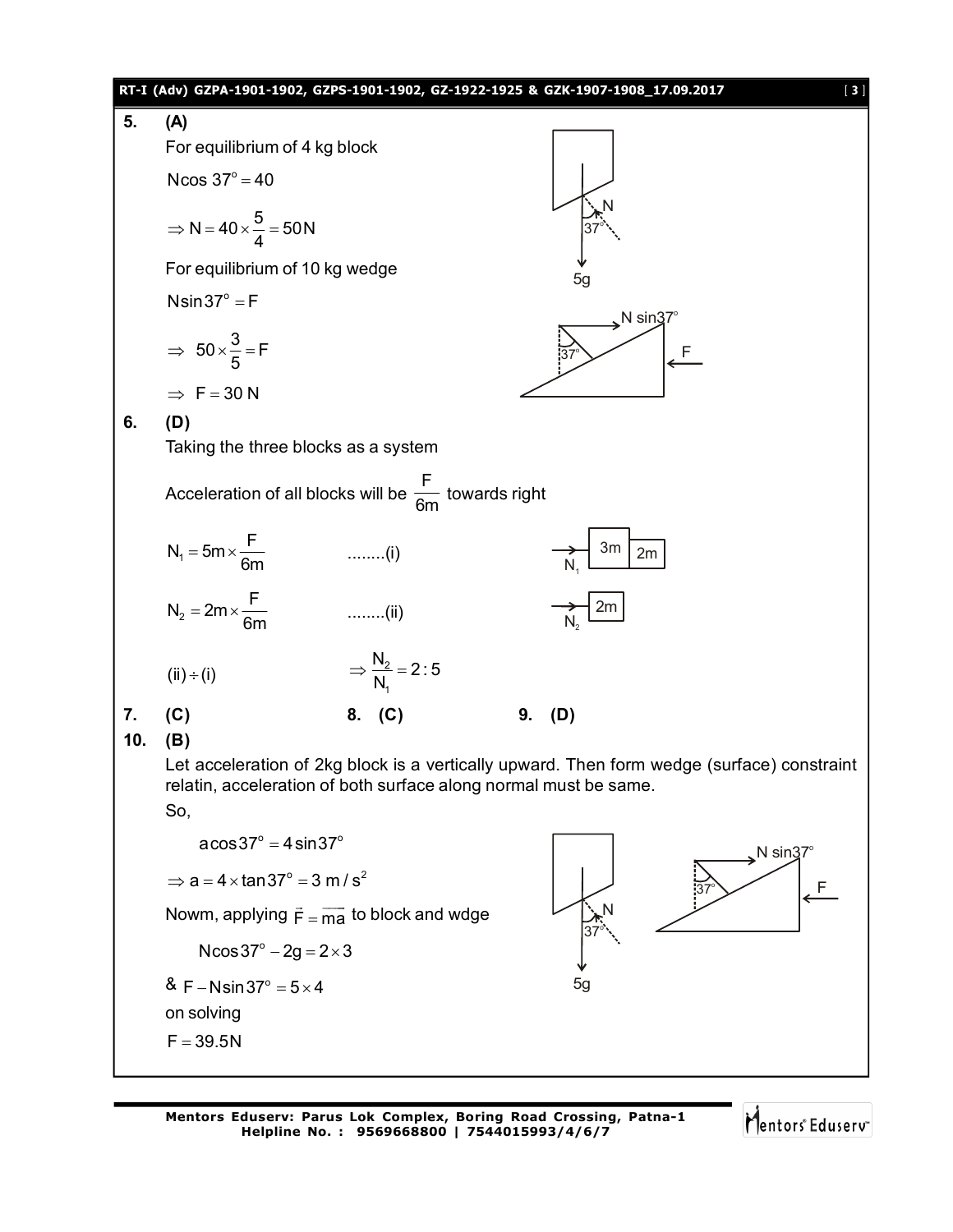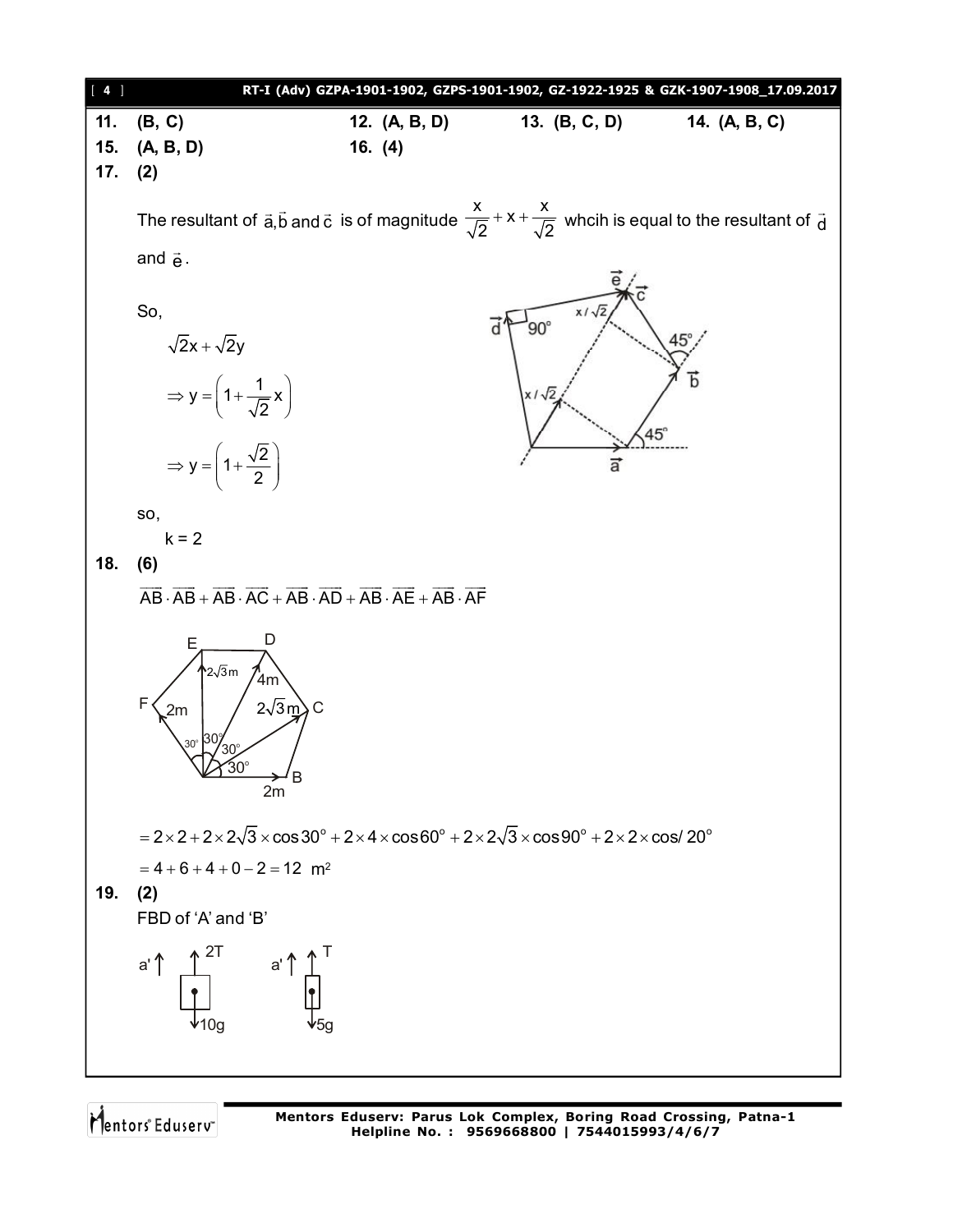|     |                                                                                               |                                                                                                        |                              |                |  | RT-I (Adv) GZPA-1901-1902, GZPS-1901-1902, GZ-1922-1925 & GZK-1907-1908_17.09.2017<br>[5]             |  |  |
|-----|-----------------------------------------------------------------------------------------------|--------------------------------------------------------------------------------------------------------|------------------------------|----------------|--|-------------------------------------------------------------------------------------------------------|--|--|
|     |                                                                                               | equal From constain realation                                                                          |                              |                |  | As, froces and mass all are in ration 2 : 1 for blck 'A' and 'B'. So, their acceleration will be      |  |  |
|     | $a'+ 2a' = a$                                                                                 |                                                                                                        |                              |                |  |                                                                                                       |  |  |
|     | $\Rightarrow$ a' = 2 m/s <sup>2</sup>                                                         |                                                                                                        |                              |                |  |                                                                                                       |  |  |
| 20. | (4)                                                                                           |                                                                                                        |                              |                |  |                                                                                                       |  |  |
|     |                                                                                               |                                                                                                        |                              |                |  | Let the block moves up with acceleration of a m/s <sup>2</sup> , then as the person is moving up with |  |  |
|     | acceleration $\frac{9}{6}$ relative to string. Acceleration of person in ground frame will be |                                                                                                        |                              |                |  |                                                                                                       |  |  |
|     | $\vec{a}_{pq} = \vec{a}_{ps} + \vec{a}_{sq}$                                                  |                                                                                                        |                              |                |  |                                                                                                       |  |  |
|     |                                                                                               | $\Rightarrow$ a <sub>pg</sub> = $\left(\frac{-g}{6} + a\right)\downarrow$                              |                              |                |  |                                                                                                       |  |  |
|     |                                                                                               |                                                                                                        |                              |                |  | $\int_{0}^{1} \int_{0}^{\pi} 1^{g/6}$                                                                 |  |  |
|     | and, for block                                                                                |                                                                                                        |                              |                |  |                                                                                                       |  |  |
|     | $T - \frac{mg}{2} = \frac{m}{2}a$                                                             |                                                                                                        |                              |                |  |                                                                                                       |  |  |
|     | $(i) + (ii)$                                                                                  |                                                                                                        |                              |                |  |                                                                                                       |  |  |
|     | $\frac{mg}{2} = \frac{3ma}{2} - \frac{mg}{6}$                                                 |                                                                                                        |                              |                |  |                                                                                                       |  |  |
|     |                                                                                               | $\Rightarrow$ mg $\left(\frac{1}{2} + \frac{1}{6}\right) = \frac{3ma}{2} \Rightarrow a = \frac{4g}{9}$ |                              |                |  |                                                                                                       |  |  |
|     | <b>CHEMISTRY</b>                                                                              |                                                                                                        |                              |                |  |                                                                                                       |  |  |
| 21. | (A)                                                                                           |                                                                                                        |                              |                |  |                                                                                                       |  |  |
|     |                                                                                               | Mass                                                                                                   | mole                         | mole ratio     |  |                                                                                                       |  |  |
|     | $\mathsf C$                                                                                   | 3                                                                                                      | $\frac{3}{12} = \frac{1}{4}$ | $\overline{2}$ |  |                                                                                                       |  |  |
|     | $\mathsf O$                                                                                   | $\overline{2}$                                                                                         | $\frac{2}{16} = \frac{1}{8}$ | 1              |  |                                                                                                       |  |  |
|     | $\mathsf S$                                                                                   | $\overline{\mathbf{4}}$                                                                                | $\frac{4}{32} = \frac{1}{8}$ | $\mathbf 1$    |  |                                                                                                       |  |  |
|     | $C_2$ O.SH <sub>x</sub>                                                                       |                                                                                                        |                              |                |  |                                                                                                       |  |  |

Mentors<sup>e</sup> Eduserv<sup>-</sup>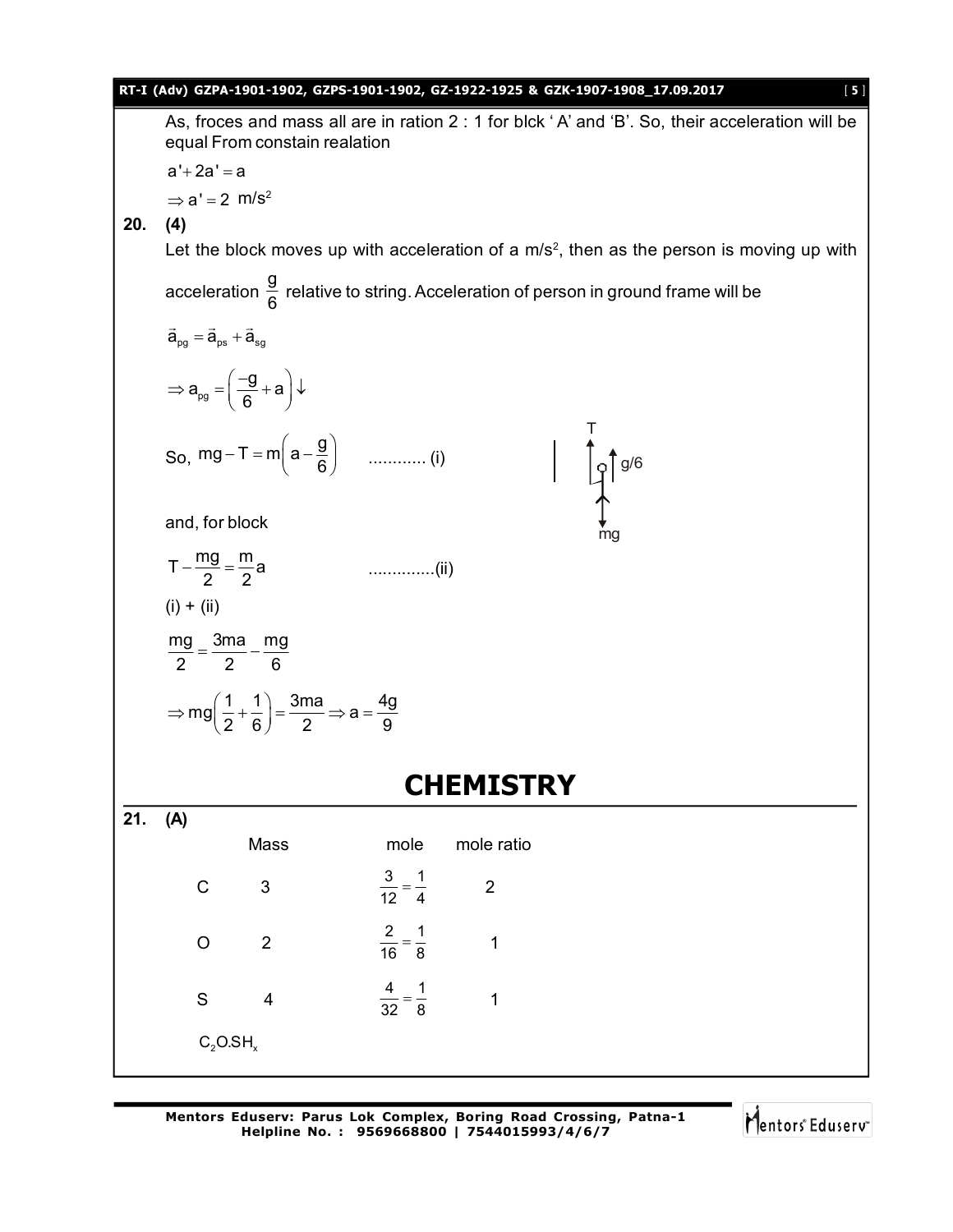#### [ **6** ] **RT-I (Adv) GZPA-1901-1902, GZPS-1901-1902, GZ-1922-1925 & GZK-1907-1908\_17.09.2017**

$$
\frac{x}{72+x} \times 100 = 7.7
$$
\nx = 6  
\nC<sub>2</sub>OSH<sub>6</sub> mol wt = 78.  
\n22. (A)  
\nCO<sub>2</sub>(g) + 2C(s) → 2CO(g)  
\n1 L  
\n(1-x)L 2x  
\n1-x+2x = 1.5  
\nx = 0.5  
\nVol of Co = 1 L =  $\frac{1}{22.4}$  mole.  
\n23. (D)  
\n
$$
\frac{N_{(a,60^\circ)}}{N_{(a,90^\circ)}} = \frac{\sin^4(\frac{90^\circ}{2})}{\sin^4(\frac{60^\circ}{2})} \Rightarrow \frac{12}{N_{(a,90^\circ)}} = \frac{(\frac{1}{\sqrt{2}})^4}{(\frac{1}{2})^4} = 4
$$
\n $\therefore N_{(a,90^\circ)} = 3$   
\n24. (A)  
\nRAM =  $\frac{14}{\frac{1}{5} \times 12} = 5.833$   
\n25. (B)  
\nE<sub>P</sub> = E $\times 3^2 + \frac{1}{2}$ mv<sup>2</sup>  
\n $\therefore V = \sqrt{\frac{2(E_P - 9E)}{m}}$   
\n26. (B)  
\nStopping potential = 0.5 ev  $\Rightarrow$  K.E.=0.5 ev  
\nE<sub>photon</sub> =  $\frac{hc}{\lambda} = \frac{1240}{265} = 4.68$ ev  
\n $\therefore$  Work function = 4.68-0.5 = 4.18 ev

Mentors<sup>®</sup> Eduserv<sup>®</sup>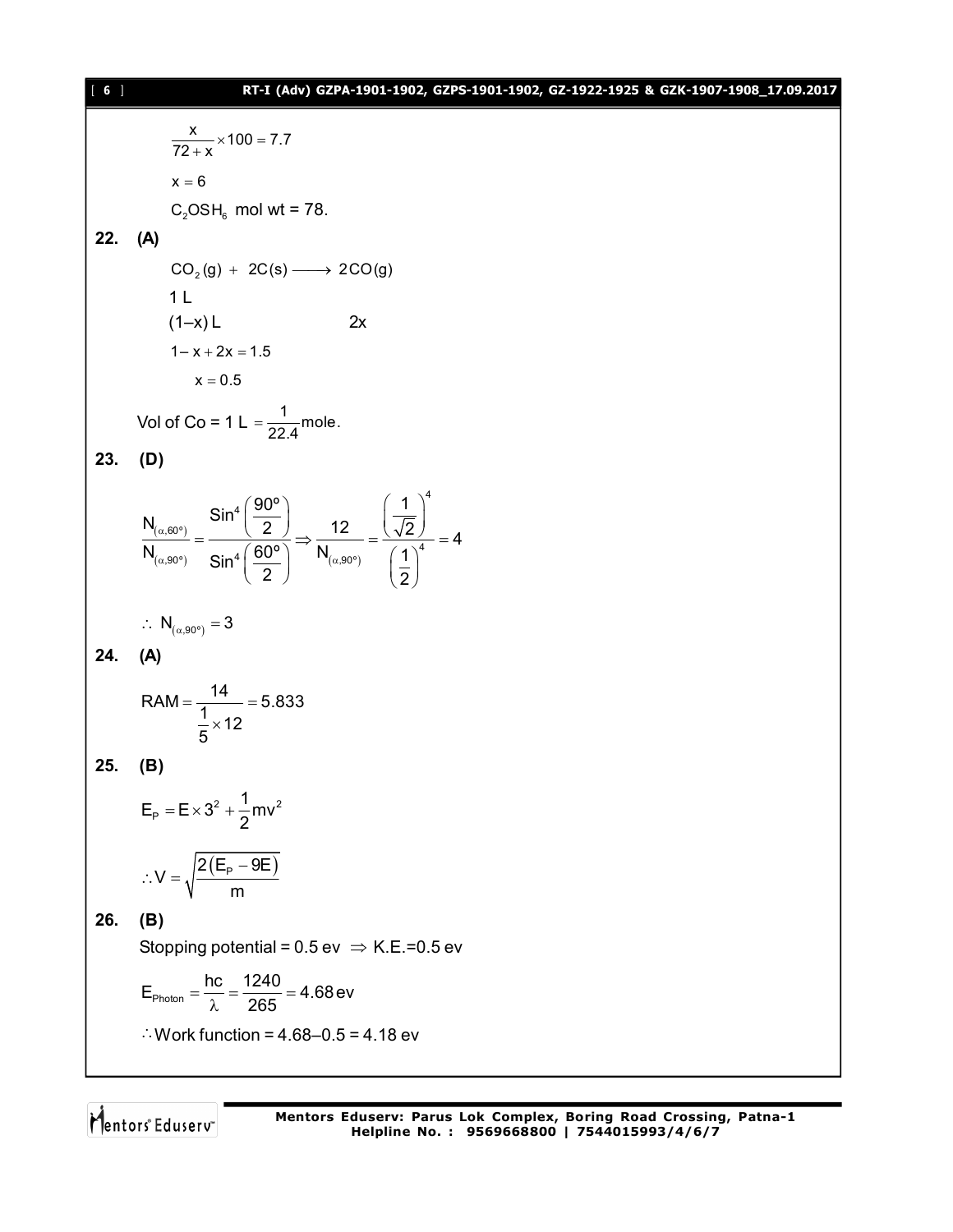#### **RT-I (Adv) GZPA-1901-1902, GZPS-1901-1902, GZ-1922-1925 & GZK-1907-1908\_17.09.2017** [ **7** ]

|     | $27.$ (D)                                                                                                                                                    |
|-----|--------------------------------------------------------------------------------------------------------------------------------------------------------------|
|     | $E = \frac{nhc}{\lambda}$                                                                                                                                    |
|     | or, $40 \times 60 \times \frac{50}{100} \times \frac{1}{1.6 \times 10^{-19}} = \frac{n \times 12400}{6200}$                                                  |
|     | :. $n = 3.75 \times 10^{21}$                                                                                                                                 |
|     | 28. (B)                                                                                                                                                      |
|     | $\frac{nc}{\lambda}$ × N <sub>A</sub> = 194 × 10 <sup>3</sup>                                                                                                |
|     | $\therefore \frac{1}{\lambda} = \frac{194 \times 10^3}{6.63 \times 10^{-34} \times 3 \times 10^8 \times 6 \times 10^{23}} = 1.62 \times 10^6 \text{ m}^{-1}$ |
| 29. | (B)                                                                                                                                                          |
|     | No. of c-atoms = $60 \times \frac{40}{100} \times \frac{1}{12} = 2$                                                                                          |
|     | Mol. formula mass $= 60$                                                                                                                                     |
|     | $2 \times 12 + 2x \times 1 + x \times 16 = 60$<br>$(x = no. of o-atoms per molecule)$                                                                        |
|     | $\therefore$ x = 2                                                                                                                                           |
|     | $\therefore$ No. of o-atoms = 2                                                                                                                              |
|     | No. of H-atoms $=$ 4                                                                                                                                         |
|     | Hence,                                                                                                                                                       |
|     | Mole. formula = $C_2H_4O_2$                                                                                                                                  |
| 30. | $\therefore$ E.F. = CH <sub>2</sub> O<br>(A)                                                                                                                 |
|     | $E_{\text{quanta}}$ = energy of e <sup>-</sup> = qv = 4.5 ev                                                                                                 |
|     | $E = \frac{12400}{\lambda} = 12400 \overline{V}$                                                                                                             |
|     | $\therefore \overline{V} = \frac{E}{12400} = \frac{4.5}{12400} A^{\circ -1} = \frac{4.5}{12400} \times 10^{10} m^{-1}$                                       |
|     | $= 3.63 \times 10^6$ m <sup>-1</sup>                                                                                                                         |
| 31. | (B, D)                                                                                                                                                       |
|     | $CaCl2 = x gm$                                                                                                                                               |
|     | $NaCl = y gm$                                                                                                                                                |
|     | $x + y = 4.44$                                                                                                                                               |

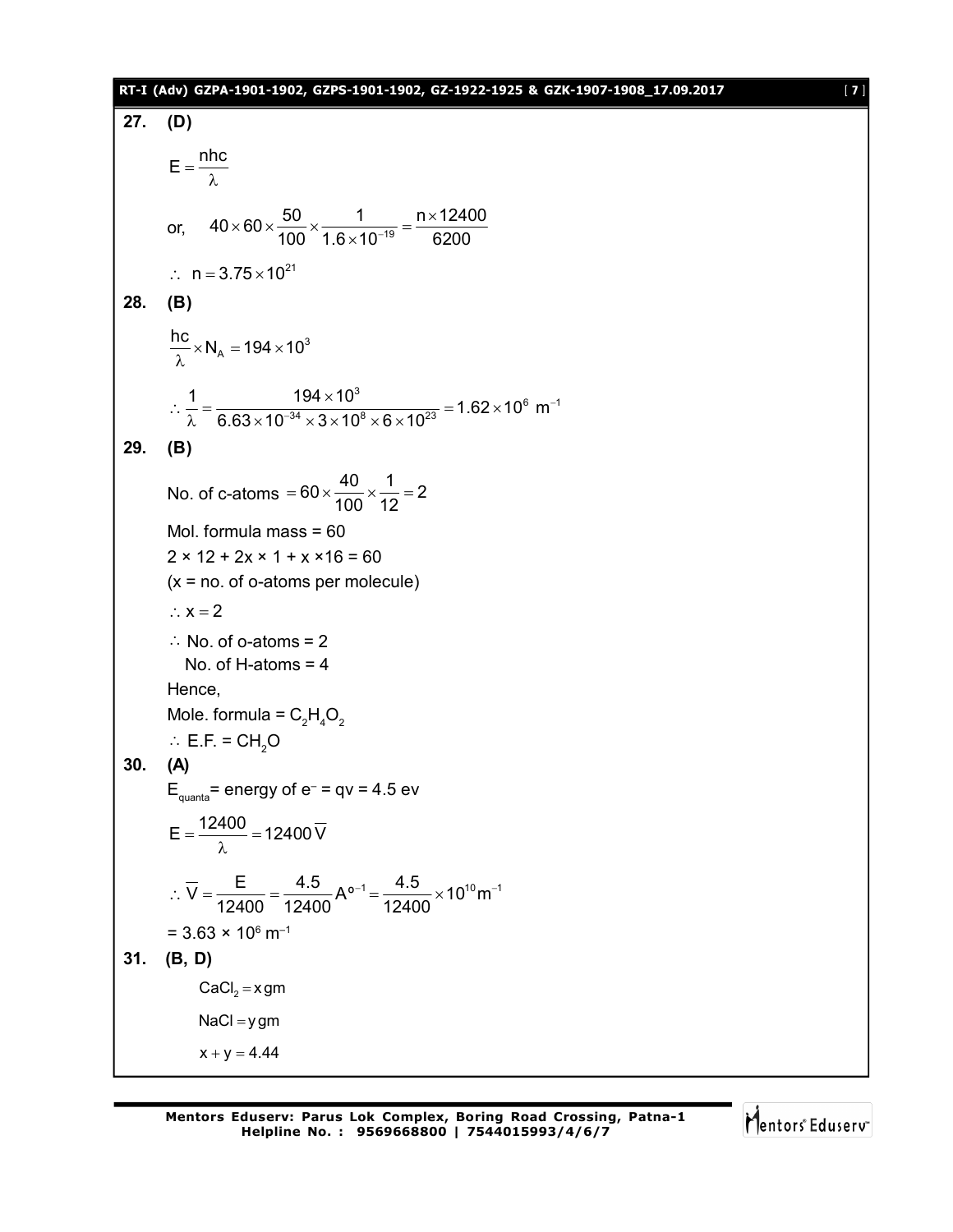| $[ 8 ]$ | RT-I (Adv) GZPA-1901-1902, GZPS-1901-1902, GZ-1922-1925 & GZK-1907-1908_17.09.2017                                                      |
|---------|-----------------------------------------------------------------------------------------------------------------------------------------|
|         | CaO = $\frac{1.12}{56}$ = 0.02 mole, CaCl <sub>2</sub> = 0.02mole = 0.02 × 111 = 2.22g                                                  |
|         | $NaCl = 4.44 - 2.22 = 2.22$ gm.                                                                                                         |
|         | % of NaCl = $50\%$                                                                                                                      |
|         | Mass of CaCl <sub>2</sub> = 2.22 g.                                                                                                     |
| 33.     | 32. (A,B,CD)<br>(B,D)                                                                                                                   |
|         |                                                                                                                                         |
|         | $v = \frac{c}{\lambda} = \frac{3 \times 10^8}{600 \times 10^{-9}} = 5 \times 10^{14} \text{ sec}^{-1}$                                  |
|         | Energy of photon = $\frac{12400}{6000}$ = 2.07 ev                                                                                       |
|         | Wave number = $\frac{1}{\lambda} = \frac{1}{600 \times 10^{-9}} = 1.67 \times 10^{6} \text{ m}^{-1}$                                    |
| 34.     | (A,B,C,D)                                                                                                                               |
|         | $3A + 2B \longrightarrow A_3B_2$<br>$3mole$ 3mole 1 mole formed<br>L.R                                                                  |
|         | $\frac{A_3B_2}{1 \text{ mole}} + \frac{2C}{1 \text{ mole}} \longrightarrow \frac{A_3B_2C_2}{\downarrow}$<br>E.R. L.R. tormed = 0.5 mole |
|         | $left = 0.5$ mole                                                                                                                       |
| 35.     | (A,B,C,D)                                                                                                                               |
|         | $\frac{hc}{\lambda} = \phi + kE_{max}$                                                                                                  |
|         | or, $\frac{1240}{280}$ = 2.5 + kE <sub>max</sub>                                                                                        |
|         | $\therefore$ kE <sub>max</sub> = 1.93 ev                                                                                                |
|         | and stopping potential = 1.93 volts                                                                                                     |
| 36.     | (3)                                                                                                                                     |
|         | $2NH_3 \longrightarrow N_2 + 3H_2$                                                                                                      |
|         | 2 <sub>m</sub>                                                                                                                          |

Mentors<sup>®</sup> Eduserv<sup>®</sup>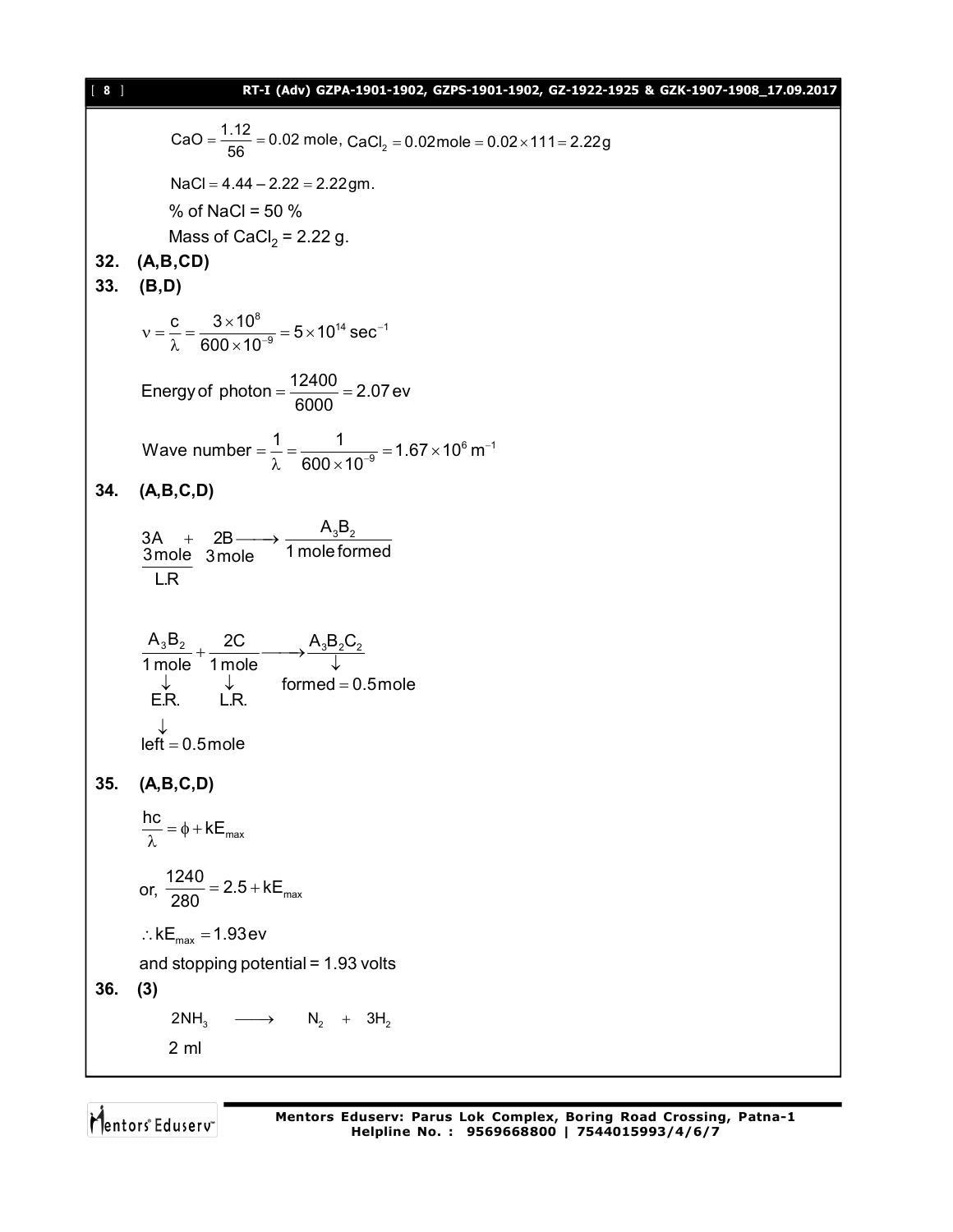#### **RT-I (Adv) GZPA-1901-1902, GZPS-1901-1902, GZ-1922-1925 & GZK-1907-1908\_17.09.2017** [ **9** ]

1 ml ½ ml 3/2 ml Total =  $3$  ml. **37. (2)** HCF of charges =  $2 \times 10^{-18}$  =  $X \times 10^{-18}$  $\therefore$  X = 2 **38. (6)** Wt. of  $coal = W$  gm  $\therefore$  wt. of FeS<sub>2</sub> = 5W × 10<sup>-2</sup> gm Now,  $\frac{nFeS_2}{1} \times 0.4 = \frac{nSO_2}{2}$ 1 2  $\times$  0.4 = or,  $\frac{5W \times 10^{-2}}{100 \times 10^{4}} \times 0.4 = \frac{44.8}{200 \times 10^{4}} \times \frac{1}{200}$ 120 22.4 2  $\frac{\times 10^{-2}}{20}$  × 0.4 =  $\frac{44.8}{20.4}$  ×  $\frac{44.8}{4}$ ∴ W= 6000 gm = 6 Kg **39. (5)** In 100 gm of dried sample  $\Rightarrow$  10gm H<sub>2</sub>O, 50 gm silica and (100-50-10)=40 gm non volatile impurity If W gm of original sample contained 50 gm silica and 40 gm non volatile impurities then  $W = 0.28 W + 40 + 50$  $\therefore$  W = 125 gm % of Silica =  $\frac{50}{105} \times 100 = 40 = 8 \text{ X}$ 125 ∴ % of Silica =  $\frac{90}{105}$  × 100 = 40 = 8  $\therefore$  X = 5 **40. (4)**  $E = \frac{nhc}{l}$ λ or,  $_{17}$   $\_$  n  $\times$  6.63  $\times$  10  $^{-34}$   $\times$  3  $\times$  10  $^{8}$  $10^{-17} = \frac{n \times 6.63 \times 10^{-34} \times 3 \times 10}{550 \times 10^{-9}}$  $550\times 10$  $_{-17}$   $\_$  n  $\times$  6.63  $\times$  10<sup>-</sup> ÷  $=\frac{n\times 6.63\times 10^{-34}\times 3\times 1}{550\cdot 10^{-9}}$  $\times$  $\therefore$  n  $\approx$  28 Ans  $=\frac{28}{7} = 4$ 7  $\therefore$  Ans  $=\frac{28}{7}=4$ 

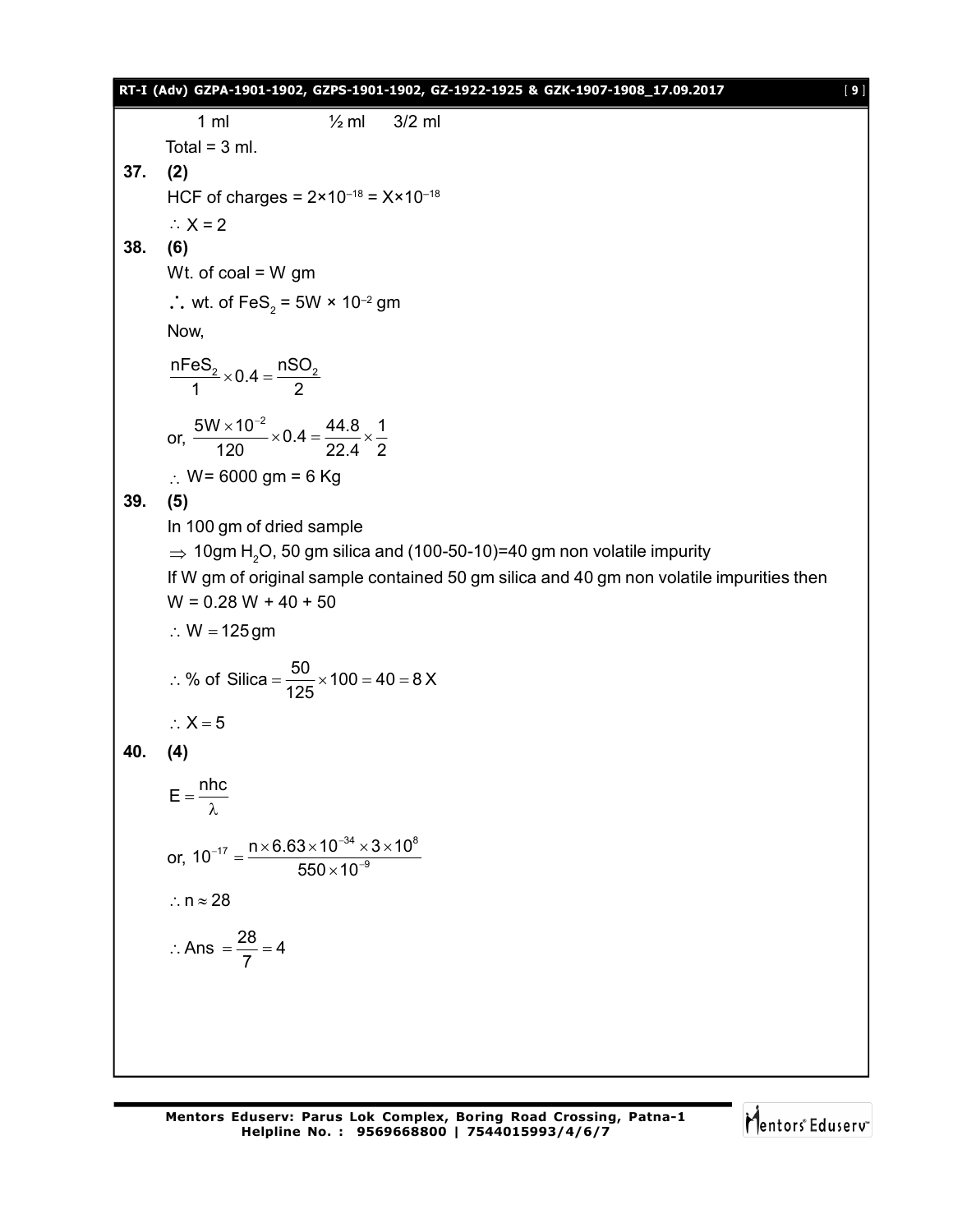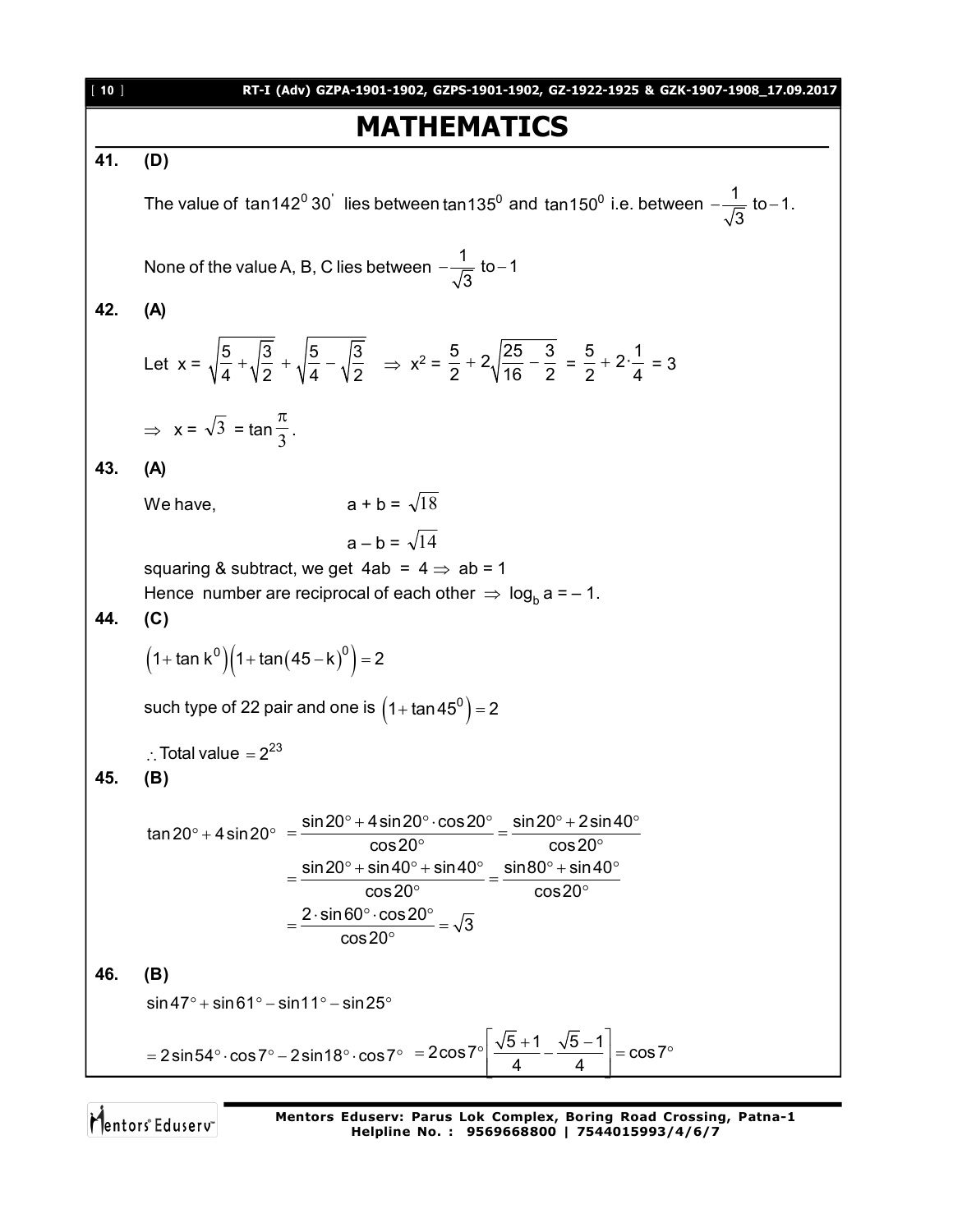#### **RT-I (Adv) GZPA-1901-1902, GZPS-1901-1902, GZ-1922-1925 & GZK-1907-1908\_17.09.2017** [ **11** ]

**47. (B)** 2 5 + – +  $\therefore$  Positive integral solutions = {3, 4} i.e. two **48. (B)** From 3 tanA +  $4 = 0$ , we get tanA =  $-4/3$ , so that  $sin A = \frac{tan B}{\sqrt{1 + tan^2}}$ tanA 4/3 4  $1 + \tan^2 A$   $\sqrt{1 + 16/9}$  5  $\frac{-\tan A}{\tan A} = \frac{4/3}{\sqrt{1-2.5}} =$  $+$  tan<sup>2</sup> A  $\sqrt{1}$  +  $\left[\because \sin A > 0 \text{ and } \tan A < 0 \text{ in } \text{quad.II}\right]$ and cosA =  $-\frac{1}{\sqrt{1+\tan^2{\theta}}}$ 1 3  $1 + \tan^2 A$  5  $=-\frac{6}{5}$  $^{+}$  $\left[\because \cos A \text{ is negative in quad.}\right]$ Hence 2 cot A – 5 cosA + sin A =  $2\left(-\frac{3}{4}\right)$  –  $5\left(-\frac{3}{5}\right)$  +  $\frac{4}{5}$  =  $\frac{23}{10}$  $\left(-\frac{3}{4}\right) - 5\left(-\frac{3}{5}\right) + \frac{4}{5} = \frac{3}{4}$ **49. (C)**  $|x-1| + |x-2| \ge 4$ **50. (C)** According to property  $|f(x)| = -f(x)$ , then  $f(x) \le 0$  $|x-1| |x-2| = -(x-2)(x-1) \Rightarrow (x-1)(x-2) \le 0 \Rightarrow 1 \le x \le 2$  $\therefore$  Option (C) is correct. **51. (A, D)** We have,  $9^{\log_3(\log_2 x)} = \log_2 x - (\log_2 x)^2 + 1$  $\Rightarrow 3^{2\log_3(\log_2 x)} = \log_2 x - (\log_2 x)^2 + 1 \Rightarrow 3^{\log_3(\log_2 x)^2} = \log_2 x - (\log_2 x)^2 + 1$ ⇒  $(log_2 x)^2 = log_2 x - (log_2 x)^2 + 1$  ⇒  $2(log_2 x)^2 - log_2 x - 1 = 0$  $\implies$  (2log<sub>2</sub> x + 1)(log<sub>2</sub> x - 1) = 0  $_2$  x =  $-\frac{1}{2}$ , log<sub>2</sub> x = 1  $\Rightarrow$  x = 2<sup>-1/2</sup>  $log_2 x = -\frac{1}{6}$ ,  $log_2 x = 1 \implies x = 2^{-1/2}$ , 2 2  $\Rightarrow$  log<sub>2</sub> x =  $-\frac{1}{2}$ , log<sub>2</sub> x = 1  $\Rightarrow$  x = 2<sup>-1</sup> **52. (A,C,D)** When (i)  $P = 0$  then it has infinte solution (ii) if  $-4 < P < 0$  or  $0 < P < 4$  then it intersect at 2 points  $y = -4x$   $\qquad \qquad y = 4x$ y O (iii)  $P \ge 4$  or  $P \le -4$  then it has only one solution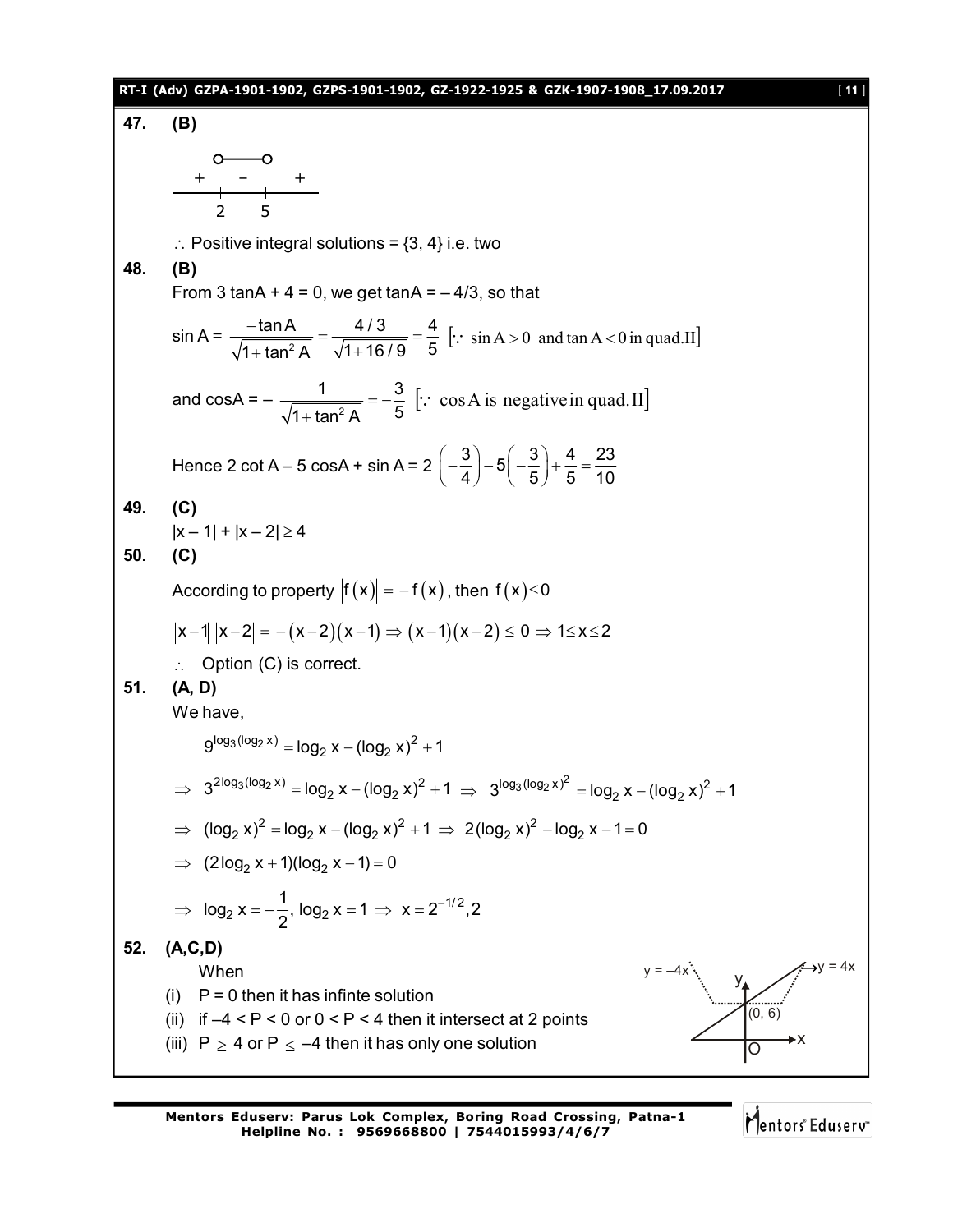#### [ **12** ] **RT-I (Adv) GZPA-1901-1902, GZPS-1901-1902, GZ-1922-1925 & GZK-1907-1908\_17.09.2017**

**53. (A, C, D)** As  $\frac{2+1}{2} > 1$  $2 - \sqrt{3}$  $\frac{2+\sqrt{3}}{\sqrt{2}}$ <sup>-</sup>  $\ddag$  $\Rightarrow$  log<sub>0.5</sub>  $\left|\frac{2+\sqrt{3}}{2-\sqrt{3}}\right| < 0$  $2 - \sqrt{3}$  $\left.\frac{2+\sqrt{3}}{2-\sqrt{3}}\right|<$  $\bigg)$  $\setminus$  $\overline{\phantom{a}}$  $\setminus$ ſ - $^{+}$ . As,  $\sqrt{65} > 8 \Rightarrow \sqrt{65} - 7 > 1 \Rightarrow \log_{12}(\sqrt{65} - 7) > 0$ . Also,  $\log_2 \left( \frac{\log_3}{\log_2} \times \frac{\log_5}{\log_2} \times \frac{\log_7}{\log_2} \right)$ J  $\left( \right)$  $\overline{\phantom{a}}$  $\setminus$ ſ  $x \frac{100}{1}x$ 3 7 7 5 5 3  $2 \left[\log_5 \left(\log_7 \right) \log_7 \right]$ log log log log log  $\log_2\left|\frac{\log_3 x}{\log x}\right| \times \frac{\log_5 x}{\log x}\right| = \log_2 1 = 0.$ As, 3 2  $\frac{7}{2}$  $\log_7\left(\frac{3}{5}\right)$  $\overline{a}$  $\overline{\phantom{a}}$ J  $\left(\frac{3}{2}\right)$  $\setminus$  $\left(\frac{3}{2}\right)^3 = \log_2\left(\frac{2}{2}\right)^3$ 2  $\sqrt[7]{3}$  $\log_7\left(\frac{2}{2}\right)$  $\bigg)$  $\left(\frac{2}{2}\right)$  $\setminus$  $\left(\frac{2}{2}\right)^3 = \frac{2}{3}\log_7\frac{2}{3} < 0$ 3  $\log_7 \frac{2}{3}$ 3 2  $7\frac{2}{3}$  < 0. Ans.] **54. (A,B,C,D)**  $sin^2x - cos^2x = -cos2x \le 1$  $\frac{6}{5}$   $\left(\frac{1}{5}\sin x + \frac{1}{5}\cos x\right)$ 5  $\sqrt{2}$   $\sqrt{3}$  $\left(\frac{1}{\sqrt{2}}\sin x + \frac{1}{\sqrt{3}}\cos x\right) = \frac{\sqrt{3}}{\sqrt{5}}\sin x + \frac{\sqrt{2}}{\sqrt{5}}\cos x$ 5 5  $^{+}$  $=$  sinx . sin $\phi$  + cosx cos $\phi$  where sin $\phi$  = 3  $\frac{1}{5}$ , cos  $\phi =$ 2 5  $= cos(x - \phi) \le 1$ =  $\cos^6 x + \sin^6 x = (\cos^2 x)^3 + (\sin^2 x)^3$ = 1 – 3 sin<sup>2</sup>x cos<sup>2</sup>x = 1 –  $\frac{3}{4}$ 4  $(sin2x)^2$  $=$  < 1 =  $\cos^2 x + \sin^2 x = 1 - \frac{(\sin 2x)^2}{4}$  $\frac{2n}{4}$   $\leq$  1 **55. (B, C)** x sin  $\theta = y \Big( - \frac{1}{2} \sin \theta + \frac{\sqrt{3}}{2} \cos \theta \Big)$  $\left(-\frac{1}{2} \text{sin} \theta + \frac{\sqrt{3}}{2} \text{cos} \theta\right)$  $(2 \t 2)$  $\Rightarrow \frac{x}{x}$ y  $=\frac{\sqrt{3}}{2}$ 2  $\cot \theta -$ 1 2 similarly x  $\frac{x}{z} = -\frac{\sqrt{3}}{2}$ 2  $\cot \theta -$ 1  $\frac{1}{2} \Rightarrow$  on adding x  $\frac{x}{z} + \frac{x}{y}$ y  $= -1 \Rightarrow xy + yz + zx = 0$ **56. (9)** We have,  $2^{2x} - 8 \cdot 2^{x} + 15 = 0 \Rightarrow (2^{x} - 3)(2^{x} - 5) = 0 \Rightarrow 2^{x} = 3$  or  $2^{x} = 5$ 

Mentors Eduserv

**Mentors Eduserv: Parus Lok Complex, Boring Road Crossing, Patna-1 Helpline No. : 9569668800 | 7544015993/4/6/7**